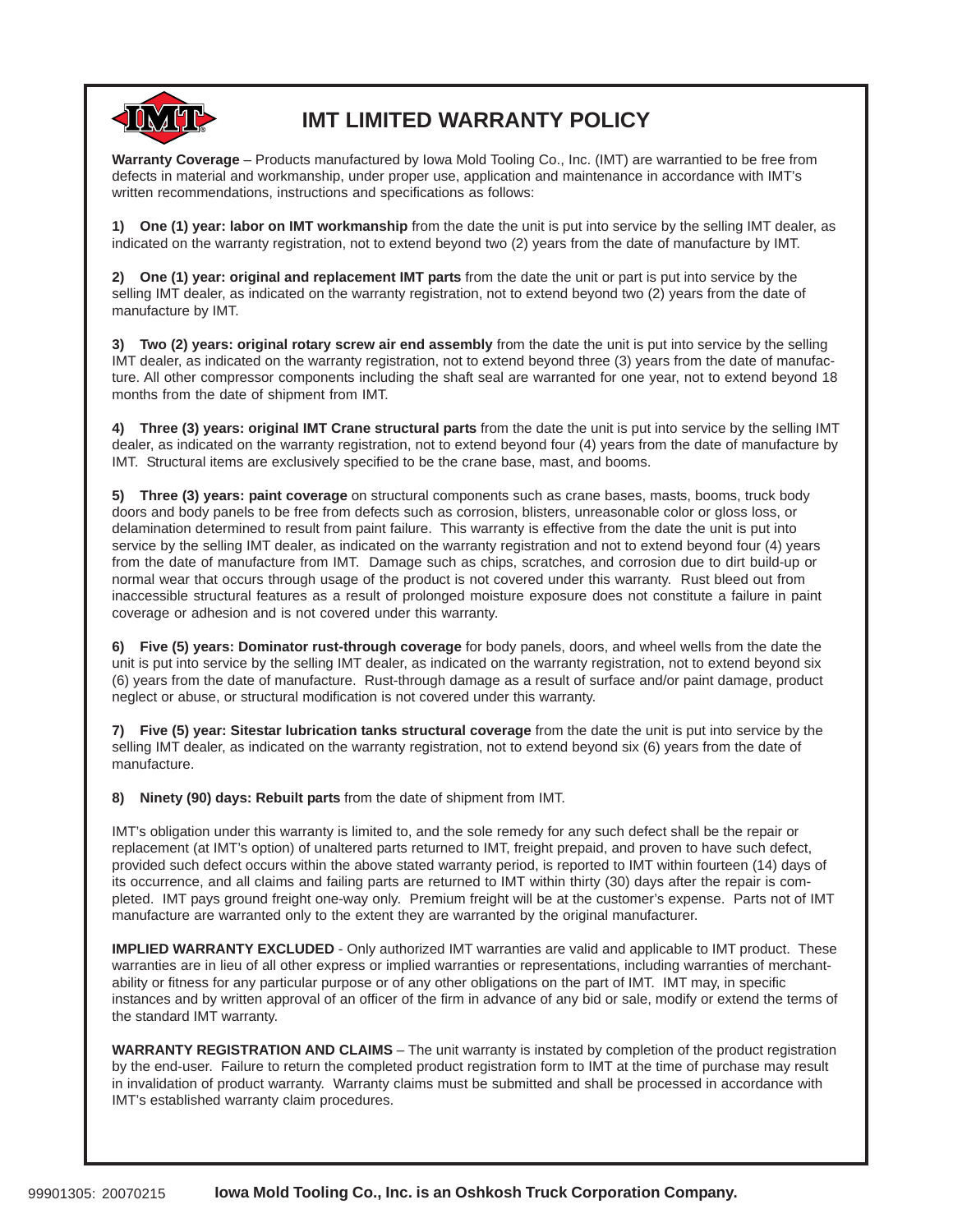**WARRANTY SERVICE** - Warranty service will be performed by any IMT distributor authorized to sell new IMT products of the type involved or by any IMT Service Center authorized to service the type of product involved or by IMT in the event of direct sales made by IMT. At the time of requesting warranty service, the purchaser must present evidence of the date of delivery of the product. The purchaser shall pay any premium for overtime labor requested by the purchaser, any charge for making service calls and for transporting the equipment to the place where warranty work is performed, unless otherwise authorized in writing by IMT.

**PARTS AND LABOR RATE** - Labor reimbursement for warranty claims will be one-hundred percent (100%) of the standard hourly retail labor rate, as reported to IMT, multiplied by the number of work hours listed on the warranty service report. IMT reserves the right to modify those claims for warranty work hours which appear excessive. Part reimbursement for warranty claims will be one-hundred percent (100%) of the selling price paid by the distributor to IMT. Labor is not included on service parts.

**WARRANTY VOIDED** - All obligations of IMT under this warranty shall be terminated: (1) if service other than normal maintenance or normal replacement of service items is performed by someone other than an authorized IMT dealer, (2) if product is modified or altered in ways not approved by IMT.

**PURCHASER'S RESPONSIBILITY** - This warranty covers only defective material and workmanship. It does not cover depreciation or damage caused by normal wear, accident, improper protection in storage, or improper use. The purchaser has the obligation of performing the care and maintenance duties discussed in IMT's written recommendations, instructions and specifications. Any damage which results because of purchaser's failure to perform such duties shall not be covered by this warranty. The cost of normal maintenance and normal replacement of service items such as wear pads, oil, etc. shall be paid by the purchaser.

**CONSEQUENTIAL DAMAGES** - The only remedies the purchaser has in connection with the breach of performance of any warranty on IMT products are those set forth above. In no event will the dealer, IMT or any company affiliated with IMT, be liable for business interruptions, loss of sales and/or profits, rental or substitute equipment, costs of delay for any other special, indirect, incidental or consequential losses, costs or damages.

**REPRESENTATIONS EXCLUDED** - IMT products are subject to no expressed, implied or statutory warranty other than herein set forth, and no agent, representative or distributor of the manufacturer has any authority to alter the terms of this warranty in any way whatsoever or to make any representations or promises, express or implied, as to the quality or performance of IMT products other than those set forth above.

**CHANGE IN DESIGN** - IMT reserves the right to make changes in design or improvements upon its products without imposing any obligation upon itself to install the same upon its products theretofore manufactured.

Effective January 1, 2002

### **IMT WARRANTY PROVISIONS**

The IMT warranty applies only to new and unused products which, after shipment from the factory, have not been altered, changed, repaired or mistreated in any manner whatsoever. Normal maintenance items such as lubricants and filters are not warrantable items.

! Damage resulting from abuse, neglect, misapplication of equipment, accessories or parts is not covered under warranty.

- ! Deterioration or wear occasioned by chemical and/or abrasive action or excessive heat shall not constitute defects.
- ! IMT or their authorized distributor will handle parts replacement and/or correction of defective workmanship.
- ! Failure to file a detailed warranty claim/service report for each occurrence of material defect or defective workmanship will cause warranty claim to be rejected.

! Defective material must be returned within **30 days** of receipt of shipping instructions. Failure to do so within specified time will result in forfeiture of claim.

The distributor is responsible for the initial investigation and write up of the warranty claim.

! Distributor shall be allowed no more than **30 days** from date of repair to file a warranty claim/service report.

The IMT warranty does not cover diagnostic calls, travel, and lodging.

! IMT will deduct from allowable credits for excessive freight charges caused by sender failing to follow return shipping instructions.

! IMT pays ground freight one-way only. Premium charges such as Next Day Air will be at the owner's expense.

! Distributors or end-users automatically deducting the value of a warranty claim from outstanding balances due and payable to IMT prior to receiving written notification of IMT approval of the warranty claim may be subject to forfeiture of the entire claim.

Short shipments and new part returns are not covered by the IMT Warranty Policy. These issues must be addressed through IMT Customer Service at 800-554-4421.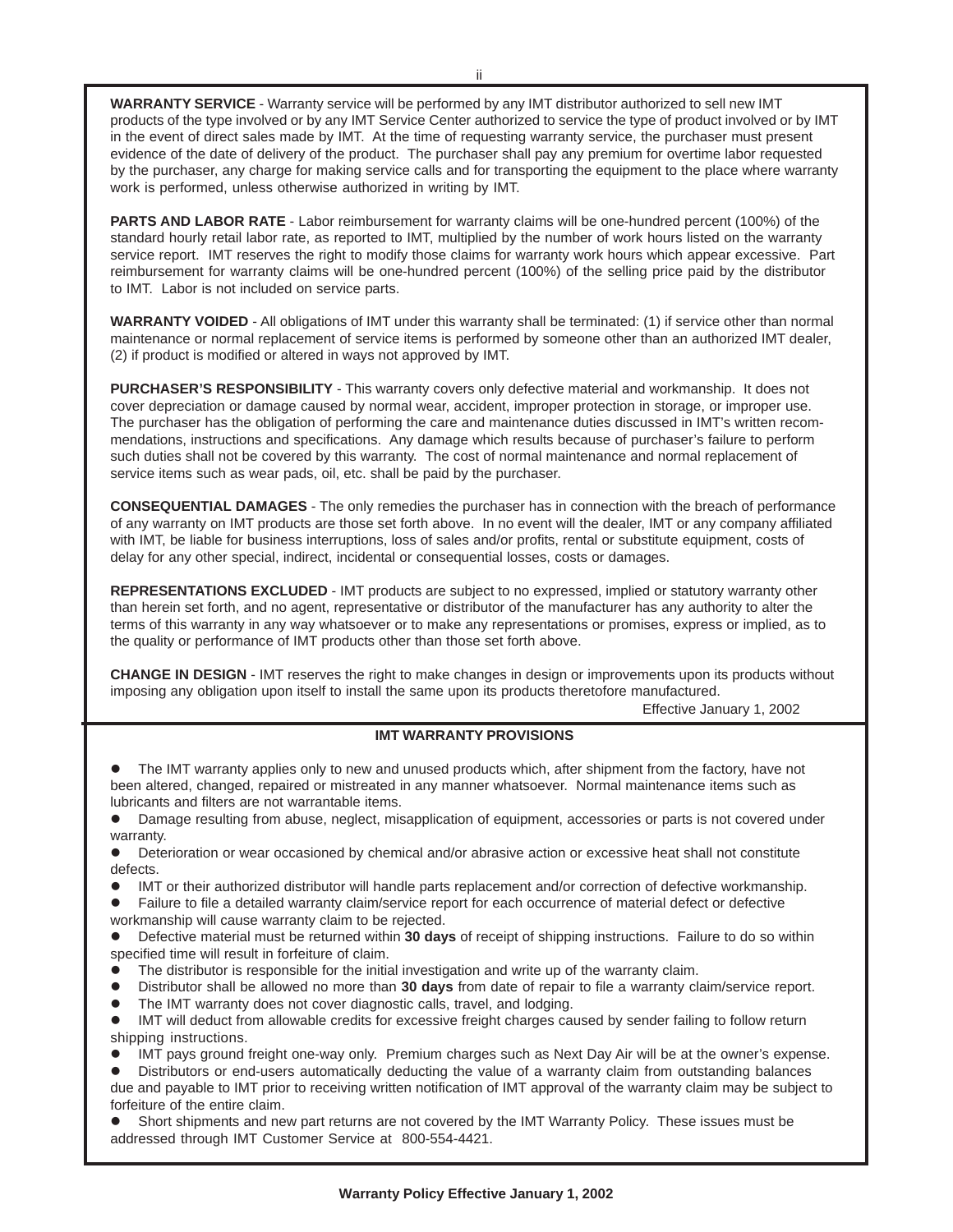### **IMT WARRANTY CLAIMS - FILING PROCEDURES**

When contacting IMT for warranty claims and technical support, please have the model and serial number of your crane available.

1. Initiate the claim process through a purchase order for warranty part or request for credit.

2. Warranty Claims/Service Report will accompany replacement part. When returning failed parts to the factory for warranty credit, fill out all information requested on Warranty Claims/Service Report when it is sent to you with replacement part.

3. IMT will confirm disposition of failed part within 30 days, and or request additional information.

4. Claim acceptance or denial will result in release of a credit or confirmation letter of denial.

5. IMT will consider each claim on its own merit and reserves the right to accept or reject claim request. In cases of components purchased and used by IMT for the manufacture of IMT product, these will be returned by IMT to the manufacturer for their analysis/input.

6. Send Warranty Claim/Service Report request to:

### **IOWA MOLD TOOLING CO., INC. 500 HWY. 18 WEST GARNER, IA 50438 ATTN: WARRANTY CLAIM ENCLOSED**

 **Or fax to: (641) 923-4095**

### **IMT WARRANTY CLAIMS - PREPARATION OF PART RETURN**

Depending on the part and nature of failure, IMT may request that the failed part be returned for analysis. Credit will not be given until the failure analysis is complete and the warranty claim approved. Parts that must be returned to IMT for analysis must do so within 14 days with freight paid by the Distributor. All returned goods must include a return authorization number.

Parts returned to the factory must be properly packaged to prevent damage during shipment. Damage to a part as a result of improper handling or packing could be cause for claims disallowance of credit. When addressing the package for shipment, the following information must be on the outside of or tagged clearly to package:

- 1. Warranty Claim Report Authorization Number
- 2. Distributor or end-users return address.
- 3. Correct factory address.
- 4. Number of packages pertaining to each claim.

**NOTE: Our warranty requires that all defective parts be returned to IMT freight prepaid. Items sent without claim number will not be accepted.**

### **DAMAGE IN TRANSIT**

Do not return damaged merchandise to IMT. Please follow claim procedure.

### **1. Loss in transit:**

The merchandise in our kits or provided in our factory installations has been thoroughly inspected or carefully installed and tested before leaving our plant. However, regardless of the care taken at the factory, there is a possibility that damage may occur in shipment. For this reason, it is recommended that the unit be carefully inspected for evidence of possible damage or malfunction during the first few hours of operation. Responsibility for the safe delivery of the kit or factory installed unit was assumed by the carrier at the time of shipment. Therefore, claims for loss or damage to the contents of the kit or factory installed unit should be made upon the carrier.

### **2. Concealed loss or damage:**

Concealed loss or damage means loss or damage which does not become apparent until the kit is unpacked or the factory installed unit is run by the end-user. The contents of the kit or factory installed unit may be damaged due to rough handling while in route to its destination, even though the kit or factory installed unit shows no external damage. When the damage is discovered upon unpacking, make a written request for inspection by the carrier agent within fifteen days of delivery date. Then file a claim with the carrier since such damage is the carrier's responsibility.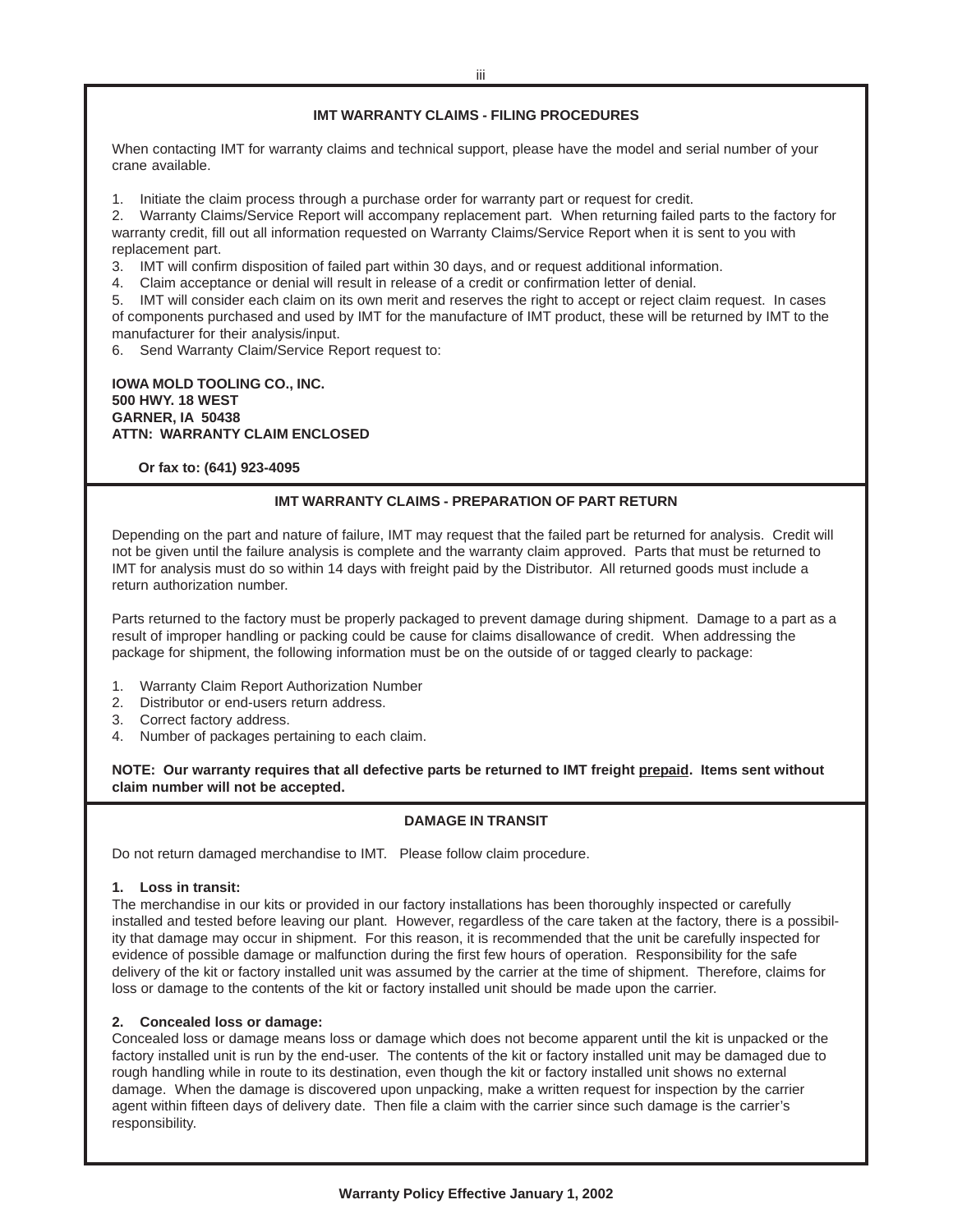**WARRANTY REGISTRATION**



WORK ORDER No:

CUSTOMER P.O. No: \_\_\_\_\_\_\_\_\_\_\_\_\_\_\_\_\_\_\_\_\_\_\_\_\_\_

An Oshkosh Truck Corporation Company

## **IOWA MOLD TOOLING CO., INC.**

Box 189, GARNER, IA 50438-0189 TEL: 641-923-3711 FAX: 641-923-0097

IMT INVOICE No: \_\_\_\_\_

Warranty void if warranty registration is not completed and returned to Iowa Mold Tooling Co., Inc. within 15 days of date in service. Return the original to:

> Warranty Department Iowa Mold Tooling Co., Inc. Box 189 Garner, IA 50438-0189

**NOTE: REGISTRATION IS REQUIRED FOR WHOLE GOODS ONLY PLEASE TYPE OR PRINT CLEARLY**

| <b>OWNER INFORMATION</b>                                         |                  |                          |                                                                               | <b>CHASSIS INFORMATION</b> |                           |  |
|------------------------------------------------------------------|------------------|--------------------------|-------------------------------------------------------------------------------|----------------------------|---------------------------|--|
| <b>NAME</b>                                                      |                  | SUPPLIED BY:             | $\Box$ CUSTOMER                                                               | H                          | <b>IOWA MOLD TOOLING</b>  |  |
| <b>ADDRESS</b>                                                   |                  |                          | GVW (LBS)                                                                     |                            | <b>WHEELBASE (INCHES)</b> |  |
| <b>CITY</b>                                                      |                  |                          | CAB-TO-AXLE (IN)                                                              |                            | <b>MODEL YEAR</b>         |  |
| <b>STATE</b>                                                     | ZIP              |                          | <b>MAKE</b>                                                                   | <b>MODEL</b>               |                           |  |
| <b>VIN</b><br>TELEPHONE (<br>$\rightarrow$                       |                  |                          |                                                                               |                            |                           |  |
| IN SERVICE DATE                                                  | <b>FRAME RBM</b> |                          |                                                                               |                            |                           |  |
| <b>DEALER (WHERE PURCHASED)</b>                                  |                  |                          |                                                                               | <b>INSTALLATION</b>        |                           |  |
| INSTALLED BY: DISTRIBUTOR<br><b>NAME</b><br>П<br>OTHER (SPECIFY) |                  | <b>IOWA MOLD TOOLING</b> |                                                                               |                            |                           |  |
| <b>ADDRESS</b><br>STABILITY TEST PERFORMED?<br><b>DATE</b>       |                  |                          |                                                                               |                            |                           |  |
| <b>CITY</b>                                                      |                  |                          | TEST CONDUCTED BY:                                                            |                            |                           |  |
| <b>STATE</b>                                                     |                  | <b>ZIP</b>               | <b>CRANE INSTALLED:</b><br><b>BEHIND CAB</b><br><b>REAR MOUNT</b><br>H<br>. . |                            |                           |  |
| <b>SECOND PURCHASER</b>                                          |                  |                          | <b>CRANE APPLICATION</b>                                                      |                            |                           |  |
| NAME (PRINT)                                                     |                  |                          | <b>PRODUCT INFORMATION</b>                                                    |                            |                           |  |
| <b>SIGNATURE</b>                                                 |                  | <b>UNIT</b>              |                                                                               | <b>MODEL</b>               | <b>SERIAL NUMBER</b>      |  |
| TITLE                                                            |                  | <b>DATE</b>              | <b>CRANE</b>                                                                  |                            |                           |  |
| <b>OPERATOR TRAINING</b>                                         |                  |                          | <b>COMPRESSOR</b>                                                             |                            |                           |  |
| <b>TRAINEE</b>                                                   |                  |                          | <b>BODY</b>                                                                   |                            |                           |  |
| <b>INSTRUCTOR</b>                                                |                  | <b>DATE</b>              | <b>OTHER</b>                                                                  |                            |                           |  |